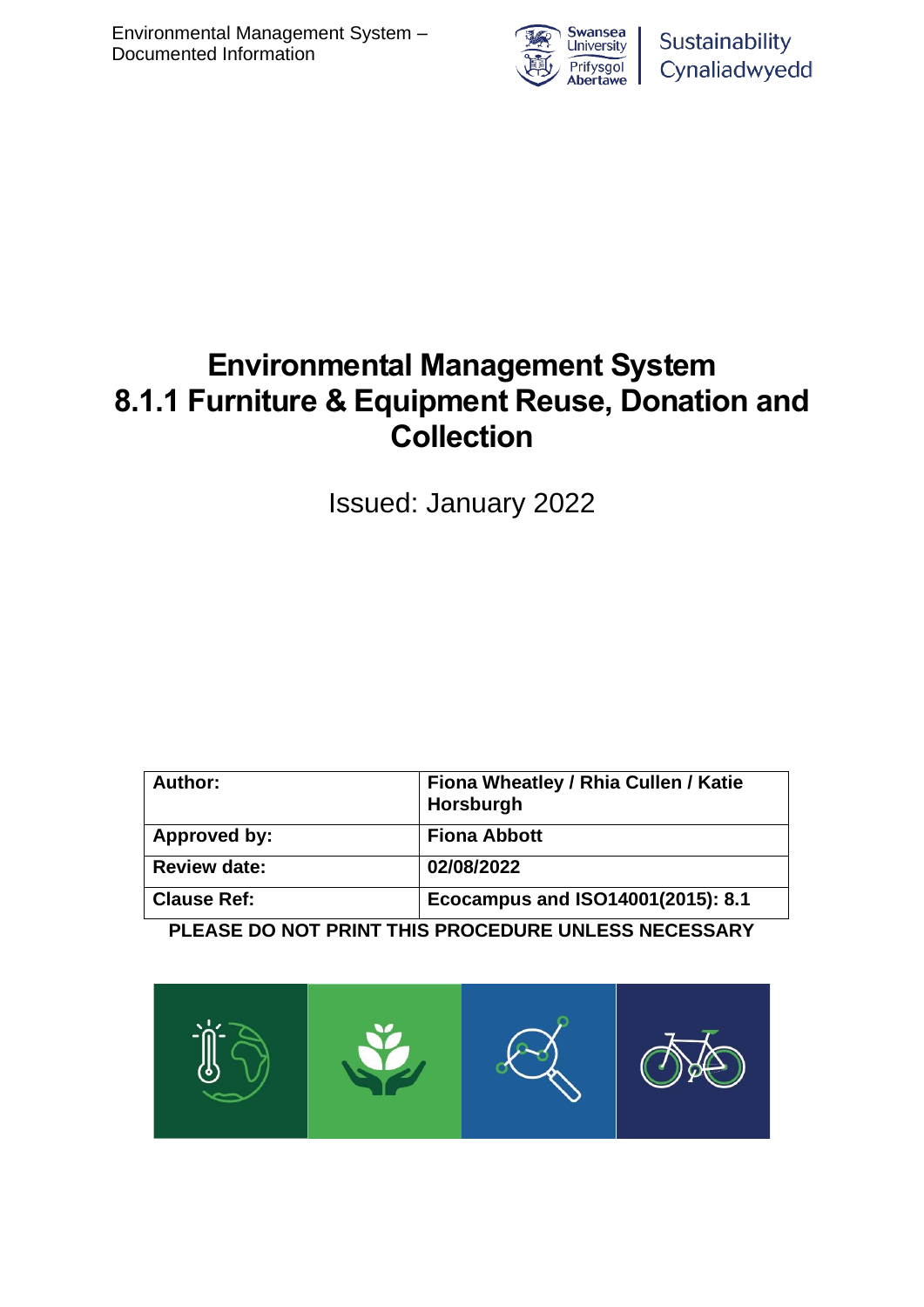

# **8.1.1 Furniture and Equipment Reuse, Donation and Collection**

## **1 Purpose**

This document is to demonstrate how the University enforces and facilitates the reuse, donation and collection of furniture and equipment.

# **2 Responsibilities**

| All staff | Staff have responsibility for complying with the      |
|-----------|-------------------------------------------------------|
|           | procedure to aid reuse and recycling of items in good |
|           | working order via the Warp It platform.               |

### **3 Process**

Any surplus furniture or equipment that is in good condition and fit for purpose, but that is no longer needed, should first be offered for reuse elsewhere in the University via the [Warp It platform](https://www.warp-it.co.uk/company/swansea)<sup>1</sup>.

<span id="page-1-0"></span>Warp It is an online reuse platform for University staff to advertise, find, and claim surplus furniture that is in good working order to prevent it being disposed of unnecessarily.

When equipment and furniture is reused across campus in this way, it reduces both costs and the University's carbon footprint. Disposal costs are also reduced, and there is a reduction in the volume of waste we dispose of as non-recyclable waste.

If, after advertising your item on Warp it and it is not claimed for reuse within the University, or externally it will be collected via the **Estates helpdesk<sup>2</sup>.** 

Please follow these instructions to help reuse items within the University:

### **3.1 Advertising your item:**

- [1](#page-1-0). Add details of any items you have to offer to the Warp It platform<sup>1</sup>. You will need to provide photographs and dimensions of items, together with a short description. **The minimum time for advertising an item is 21 days. Please be advised that storage is your responsibility during advertisement period on the Warp It platform.**
- 2. If your item(s) are not claimed within the allotted time, please follow the Estates Helpdesk furniture disposal route, located in the [Environmental and](https://quemis.swan.ac.uk/Q2_Live/helpdesk/new-request/common-problem)  [Compliance section.](https://quemis.swan.ac.uk/Q2_Live/helpdesk/new-request/common-problem)

<sup>1</sup> <https://www.warp-it.co.uk/company/swansea>

<sup>2</sup> [https://quemis.swan.ac.uk/Q2\\_Live/helpdesk/new-request/common-problem](https://quemis.swan.ac.uk/Q2_Live/helpdesk/new-request/common-problem)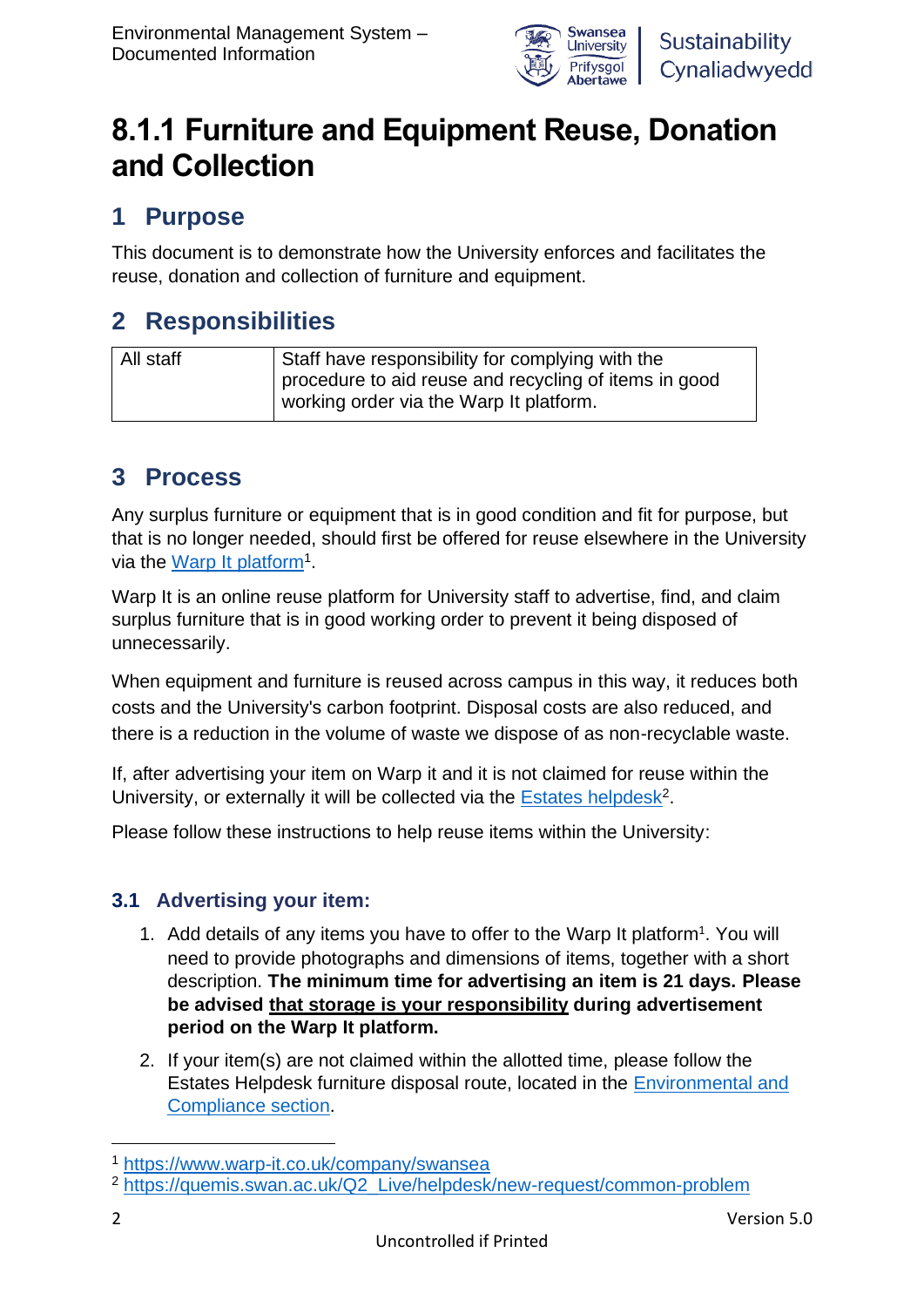

3. If you see an item you want on the Warp it platform, please follow the instructions on how to claim an item<sup>3</sup>.

#### **See Appendix 1 for a more detailed step-by-step guide to actions on the Warp it platform.**

**Please contact [estate-waste@swansea.ac.uk](mailto:estate-waste@swansea.ac.uk) if you require any support.** 

#### **3.2 Items claimed for personal use**

If an item of University furniture from the Warp It platform is being claimed for **personal use**, the owner and recipient must complete the **Furniture Donation form in Appendix 2**, providing details of the items being donated/claimed, the Warp It reference number, quantity, and recipient details. The completed form must be sent to [estates-waste@swansea.ac.uk.](mailto:estates-waste@swansea.ac.uk)

When the items have been collected and Donation forms completed, the recipient must also change the status of the item on the Warp It platform to 'collected' to ensure that it is no longer advertised.

### **3.3 Unclaimed and broken furniture- Collection Procedure:**

If your item(s) are not claimed on the Warp it platform, or are not fit for reuse, the following process must be followed.

Place a works order via the [Estates Help Desk,](https://quemis.swan.ac.uk/Q2_Live/helpdesk/new-request/common-problem) selecting the common problem.

- 'Environmental and Compliance'
	- 'Furniture and Broken Furniture'

List your item for collection, quantity and a photograph if possible, within the works order.

In preparation for collection do not place items in corridors as this can block fire escape routes, and cause health and safety issues. The items remain your responsibility until collected.

Items left in corridors, with no associated works orders will be recharged back to the College or PSU occupying the area or building.

Please note that any fixed furniture/equipment will need to be allocated to a maintenance contractor for removal i.e. anything that is mounted/fixed to the wall/floor. All furniture and equipment collections allocated via the Estates Help Desk works order system should be completed within 10 working days of allocations.

# **4 Effects and Actions on Non-Conformance**

Failure to comply with this procedure may result in:

• Non-conformance with the requirements of EcoCampus and the ISO 14001:2015 standard.

<sup>&</sup>lt;sup>3</sup> Instructions and video on how to claim items: [https://www.warp](https://www.warp-it.co.uk/tourfind.aspx)[it.co.uk/tourfind.aspx](https://www.warp-it.co.uk/tourfind.aspx)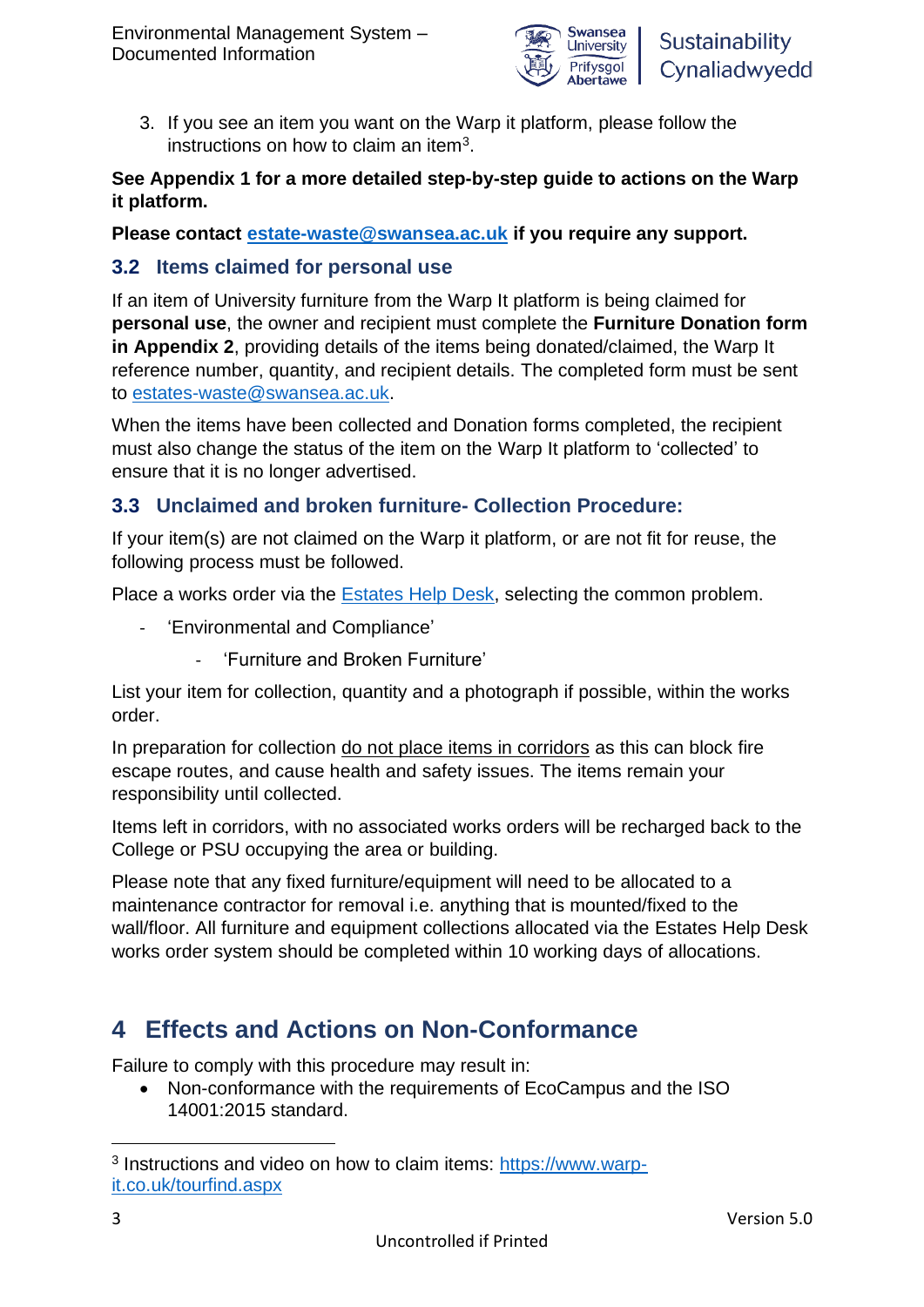

Departure from this procedure is addressed in the procedure **10.1 Nonconformity and Corrective Action**

# **5 Version Control**

| <b>Date</b> | <b>Version</b> | <b>Update</b>                                                                                                                                                                                                                                                                                                                          |
|-------------|----------------|----------------------------------------------------------------------------------------------------------------------------------------------------------------------------------------------------------------------------------------------------------------------------------------------------------------------------------------|
| 29/06/2017  | 1              | Produced by Louise Morgan-Helliwell                                                                                                                                                                                                                                                                                                    |
| 31/08/2018  | $\overline{2}$ | - Fax number and telephone number removed.<br>- Document renamed from Furniture and<br>Equipment Reuse to Furniture & Equipment<br>Reuse, Donation and Collection Procedure.<br>- Costs amended and updated.<br>- Donation form updated.<br>- Duty of care responsibility outlined.                                                    |
| 15/04/2020  | 3              | - Small addition made to; Collection Procedure:<br><b>Recharge Costs</b>                                                                                                                                                                                                                                                               |
| 02/08/2021  | 4              | - Update reference to Yammer, removal of<br>recharge costs table in line with new Mitie soft<br><b>FM</b> contract                                                                                                                                                                                                                     |
| 26/01/2022  | 5              | - Updated references from Yammer to Warp it<br>platform.<br>- Removal of Sustainability Team responsibilities<br>- Removal of reference to Sustainability team<br>coordination of items to charity<br>- Addition of Warp It instructions in Appendix 1<br>- Amended Furniture donation form in Appendix 2<br>Warp It reference numbers |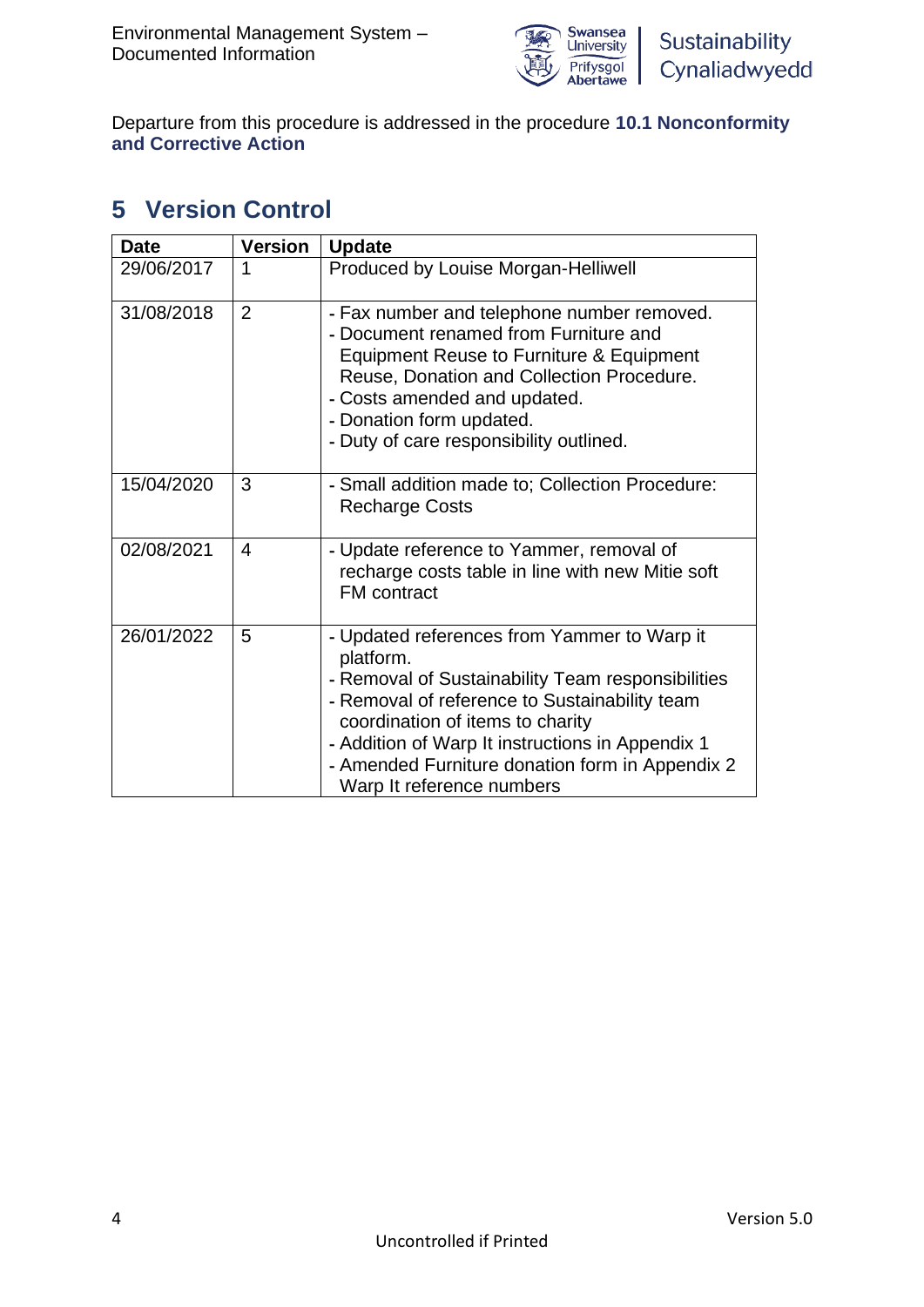

#### **Appendix 1**

#### **How to sign up**

Go to **<https://www.warp-it.co.uk/company/swansea>** and click 'Register Now'.

You then need to fill in the required details (Name, staff email address, password, work address), and wait for your account to be verified. Once this has been done, you will receive a confirmation email with a link to login and start using the platform.

#### **How to add an item<sup>4</sup>**

First you should categorise the item. To do this, type in a keyword, part of the name, or the name of the item into the free text box. The system will then make suggestions as to how to categorise the item.

Click on the category which is broadly the most suitable. For example, to categorise a desk - type in desk and wait. Click on the most appropriate category (e.g., corner desk).

You can then describe the condition of the item from a drop-down menu, location of the item for pick up, and the quantity you have available.

If you are still using the item up to a certain point you can specify when it becomes available to claim ('available from'). You can also add an 'available until' date, which would be the very last date that you want the item in your possession. If the item is not claimed 5 days before this deadline you will receive a notification on what to do next.

If you do not have a photo you can pick from the photo library. The picture will be displayed with "**Please note** *this image is for illustrative purposes only. This is not the actual item."* Pick an image which best suits the item you are adding.

If you do have a photo, before you add the picture make sure that the resolution is not too high. Pictures can be uploaded in the same way as other web services.

#### **How to search and claim an item<sup>5</sup>**

Use the search bars to select the category of what you would like to search, or type in a more specific description. Items available in the organisation will then be displayed.



When you have found a suitable item, simply click on the item, tick the box to agree to the terms and conditions, select the quantity you would like (dependent on how many are available), and click claim now.

<sup>4</sup> <https://www.warp-it.co.uk/training-add>

<sup>5</sup> <https://www.warp-it.co.uk/tourfind.aspx>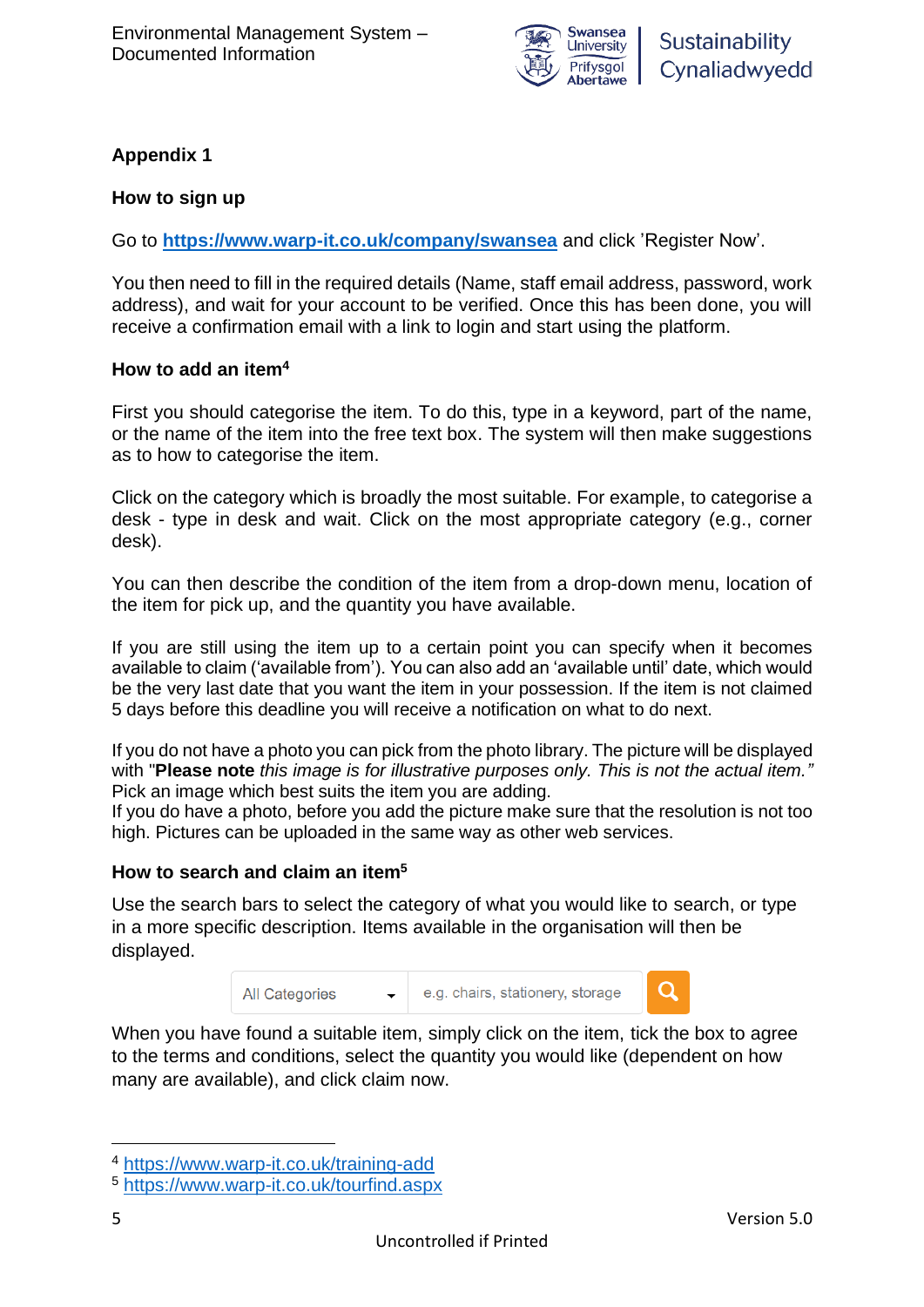

You can also ask the owner a question before you claim an item (to clarify dimensions, colour, location etc) using the 'Contact Owner' link, which will give you a textbox to write your question and send it.



When you claim an item, you are sent a confirmation email. The confirmation email contains the details of the owner and location for you to arrange exchange. Please also make note of the item number. The system will send you a reminder to pick up an item until you change the status of the item to 'collected'.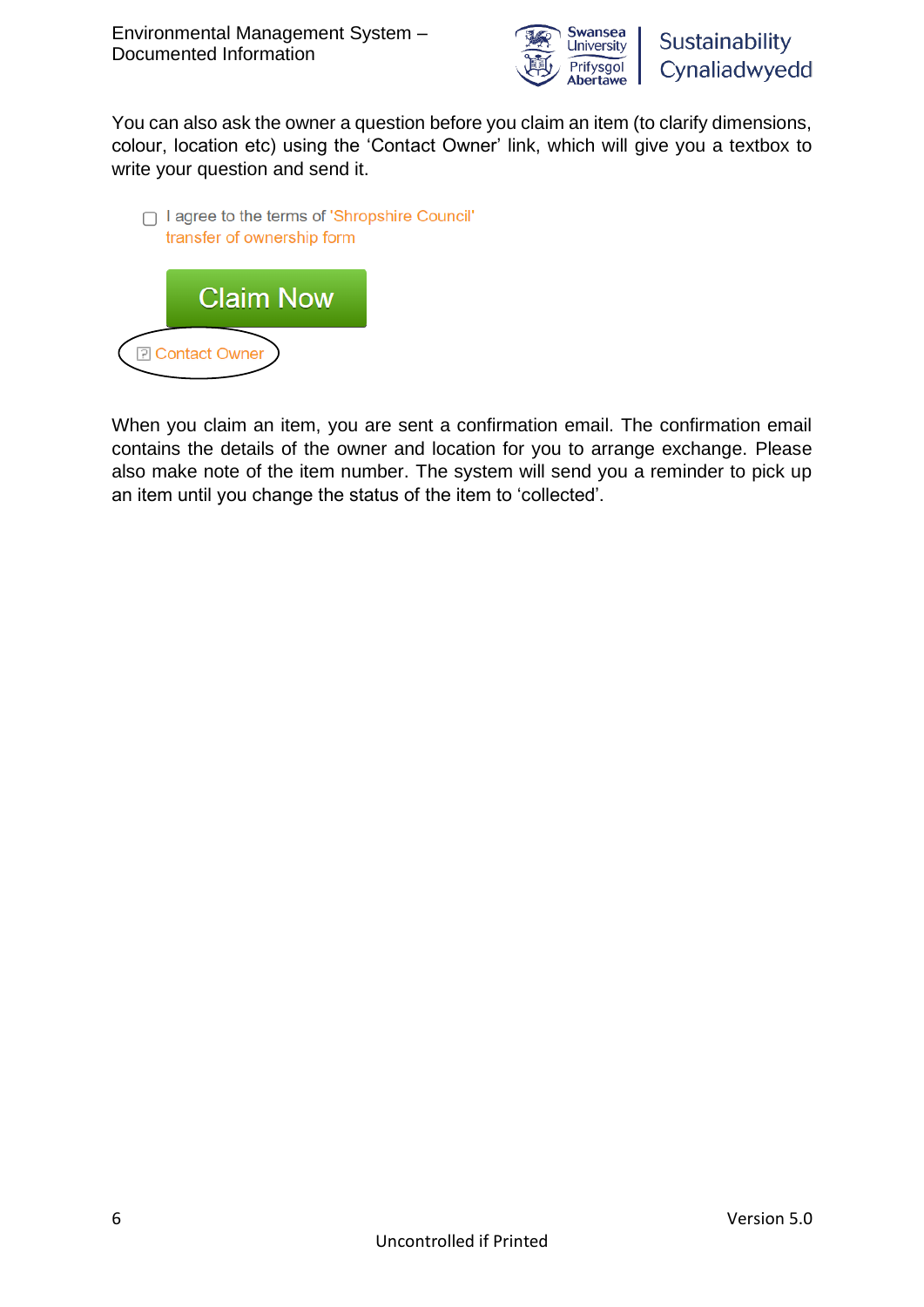

### **Appendix 2. Furniture Donation form**

### **Part one: For completion by the individual donating items on behalf of Swansea University.**

Please be advised that this 'Furniture and Equipment Donation Form' **applies to the donation of routine non-hazardous office equipment**. Any specialist laboratory or specialist equipment is subject to the University's **Staff Departure and Decontamination of Laboratory Space and Equipment Policy,** a joint H&S policy arrangements & environment management system SOP.

This form should be used as a record of donation and receipt for any Swansea University furniture and electrical items donated to staff, students, community members, community organisations and charities for reuse. Swansea University staff should complete the form as part of the process of offering usable furniture or electrical goods for reuse that would otherwise be disposed of as recycling or general waste. This form will also need to be completed for items advertised on the Community Forum.

- a) Furniture and electrical goods must be reusable e.g. safe and fit for use. Donated furniture must be structurally sound and upholstered furniture must not have any tears in the cloth covering it (any hole or tear in the cloth that reveals the foam beneath will mean the furniture is not fire resistant).
- b) Donated furniture or electrical items must have been approved for disposal by a member of staff with financial control within the College/ PSU e.g. Head of College/PSU.
- c) Electrical items will only be donated to organisations that will check their electrical safety before use.

Sign-off for the responsibility of the item/s is delegated by the Head of College/ PSU as seen fit. A copy of the form must be held centrally for 2 years, and a copy emailed to [estates-waste@swansea.ac.uk.](mailto:estates-waste@swansea.ac.uk)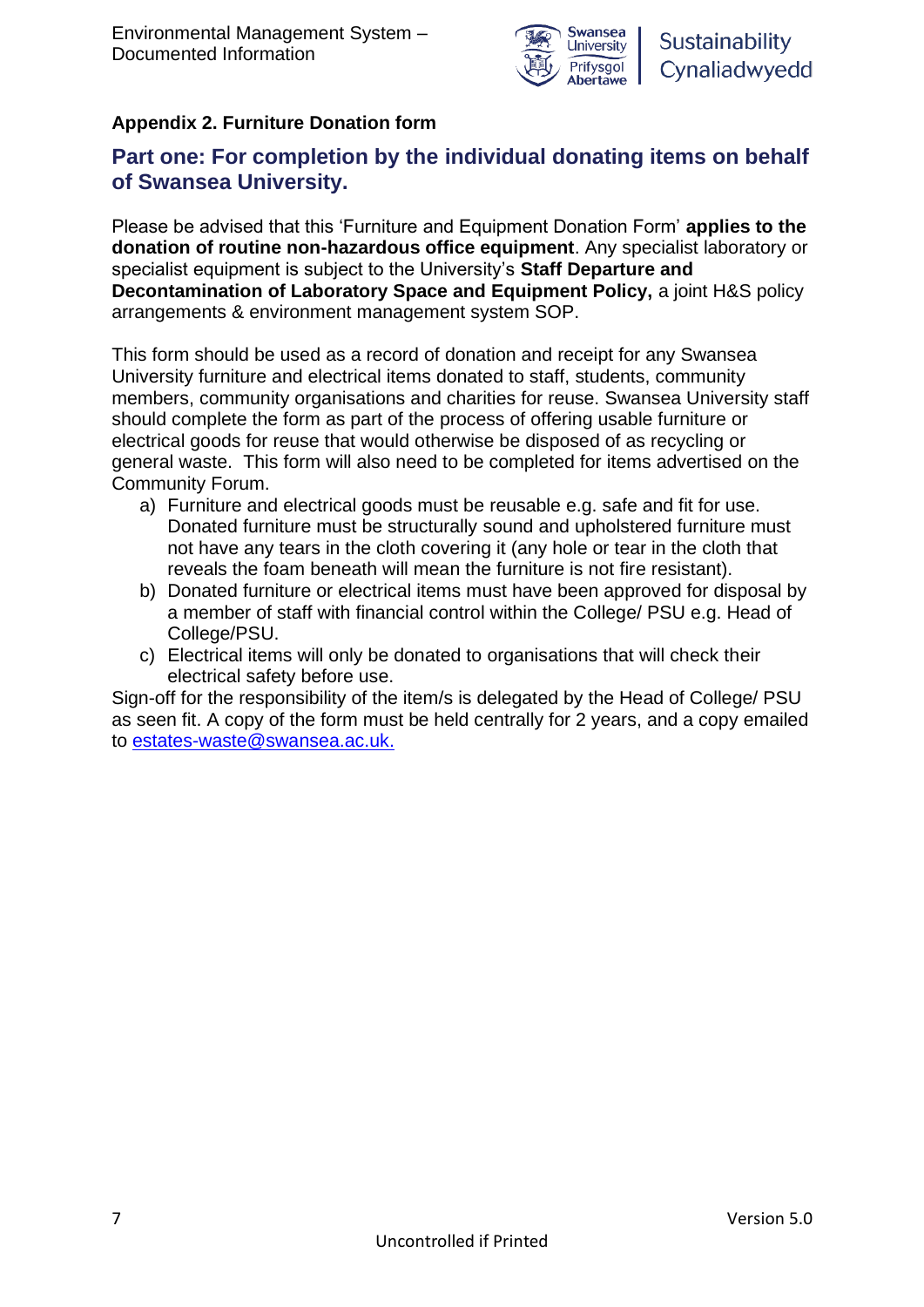

#### **Furniture and Equipment Donation Details**

| <b>Contact name:</b>                                                                     |                             |          |
|------------------------------------------------------------------------------------------|-----------------------------|----------|
| Tel no:                                                                                  |                             |          |
| College/<br><b>Professional</b><br><b>Services Unit</b><br>donating furniture/<br>equip: |                             |          |
| <b>Building/Floor and</b><br>location of<br>furniture:                                   |                             |          |
| Item description for<br>donation                                                         | Warp It reference<br>number | Quantity |
|                                                                                          |                             |          |
|                                                                                          |                             |          |

Both sides of the form must be retained by Swansea University. The form is not to be given to the individual or organisation that has collected the donated items.

#### **Part Two: For completion by the individual or external organisation collecting the donation.**

#### **Terms of Donation from Swansea University**

Swansea University is willing to donate to me "as seen" certain items of furniture/equipment for which the University College/ Professional Services Unit named, no longer has a foreseeable use, on the conditions set out here.

| <b>Item description</b> | Warp It reference | Quantity |
|-------------------------|-------------------|----------|
|                         |                   |          |
|                         |                   |          |
|                         |                   |          |
|                         |                   |          |
|                         |                   |          |
|                         |                   |          |
|                         |                   |          |

#### **For Transfers Between University Departments**

College/ PSU taking ownership of the items listed: